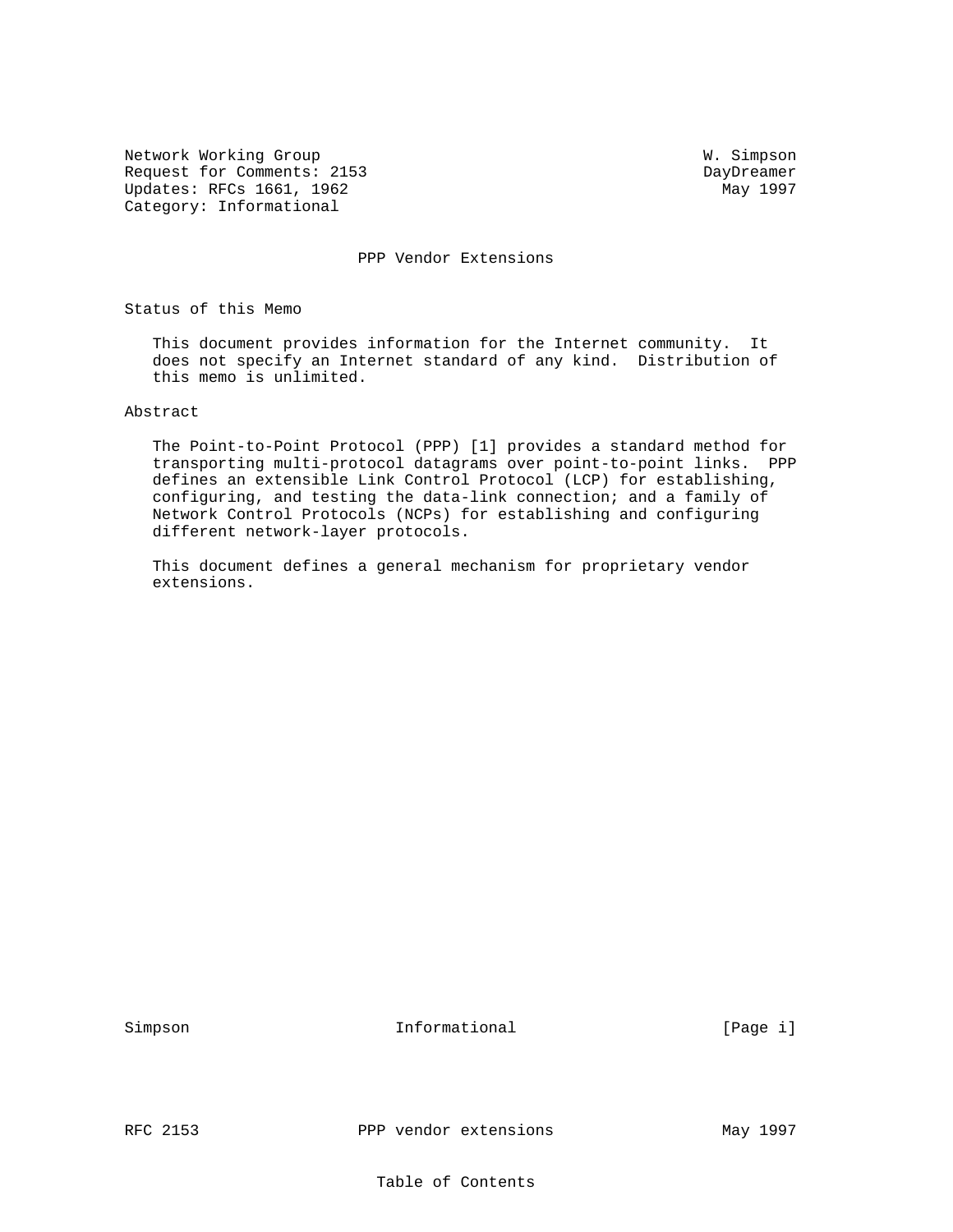| $1 \quad 1$                               |                |
|-------------------------------------------|----------------|
| 2.<br>2.1                                 |                |
| Organizationally Unique Identifiers<br>3. | $\overline{4}$ |
|                                           | 5              |
|                                           | 5              |
|                                           | 6              |

Simpson 10 Informational [Page ii]

RFC 2153 PPP vendor extensions May 1997

1. Control Packets

 The Packet format and basic facilities are already defined for LCP [1] and related NCPs.

 Up-to-date values of the LCP Code field are specified in the most recent "Assigned Numbers" [2]. This document concerns the following values: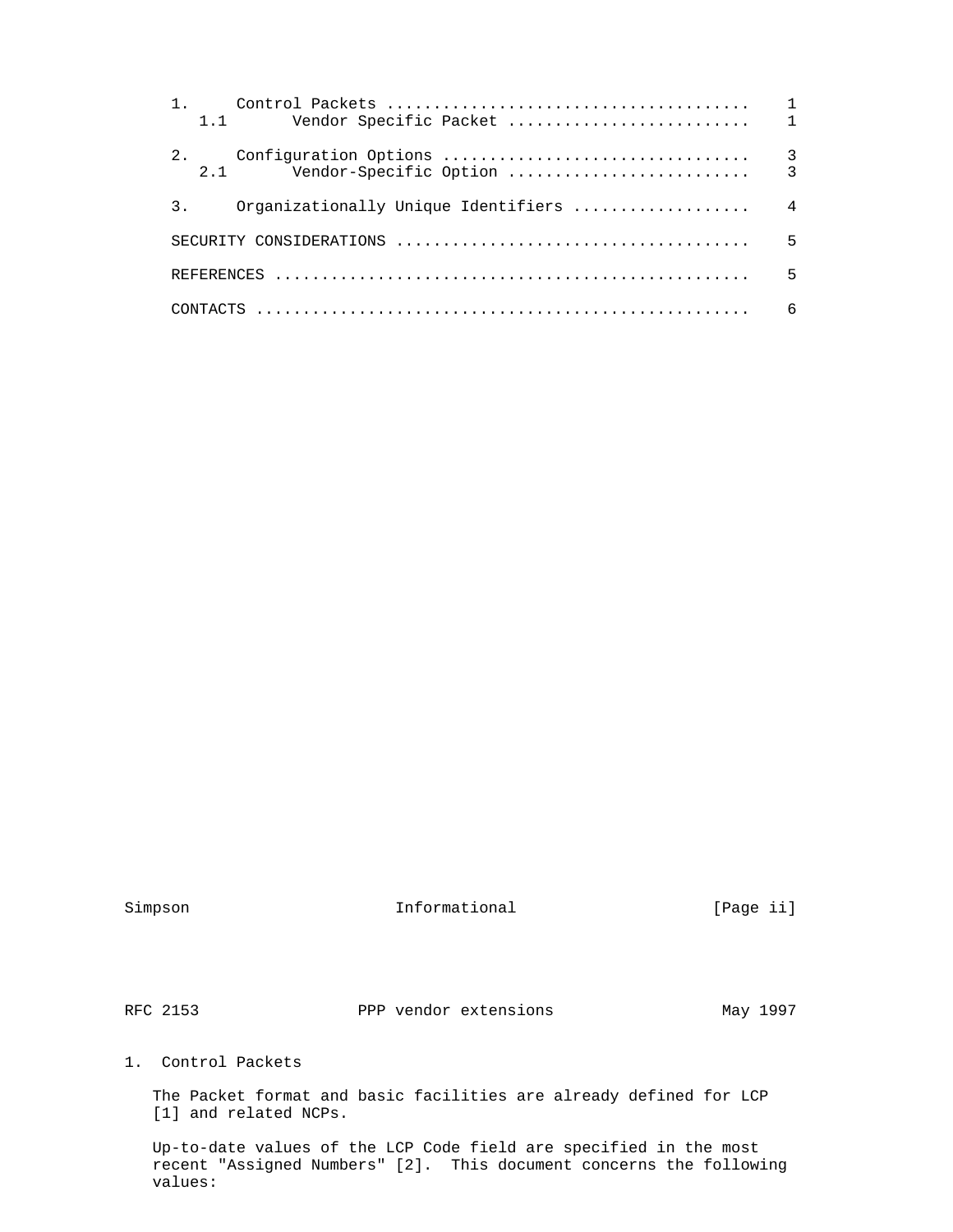0 Vendor Specific

### 1.1. Vendor Specific Packet

#### Description

 Some implementors might not need nor want to publish their proprietary algorithms and attributes. This mechanism is available to specify these without encumbering the IANA with proprietary number requests.

 Vendor Specific packets MAY be sent at any time, including before LCP has reached the Opened state.

 The sender transmits a LCP or NCP packet with the Code field set to 0 (Vendor Specific), the Identifier field set, the local Magic-Number (if any) inserted, the OUI and Kind fields set, and the Value(s) field filled with any desired data, but not exceeding the default MRU minus twelve.

 Receipt of a Vendor Specific packet causes the RXR or RUC event. The response to the Vendor Specific packet is vender specific.

 Receipt of a Code-Reject for the packet SHOULD generate the RXJ+ (permitted) event.

Rationale:

 This is defined as general feature of all PPP Control Protocols, to avoid future conflicts in vendor secretly self-assigned Code numbers.

 A summary of the Vendor Specific packet format is shown below. The fields are transmitted from left to right.

Simpson 10 Informational [Page 1]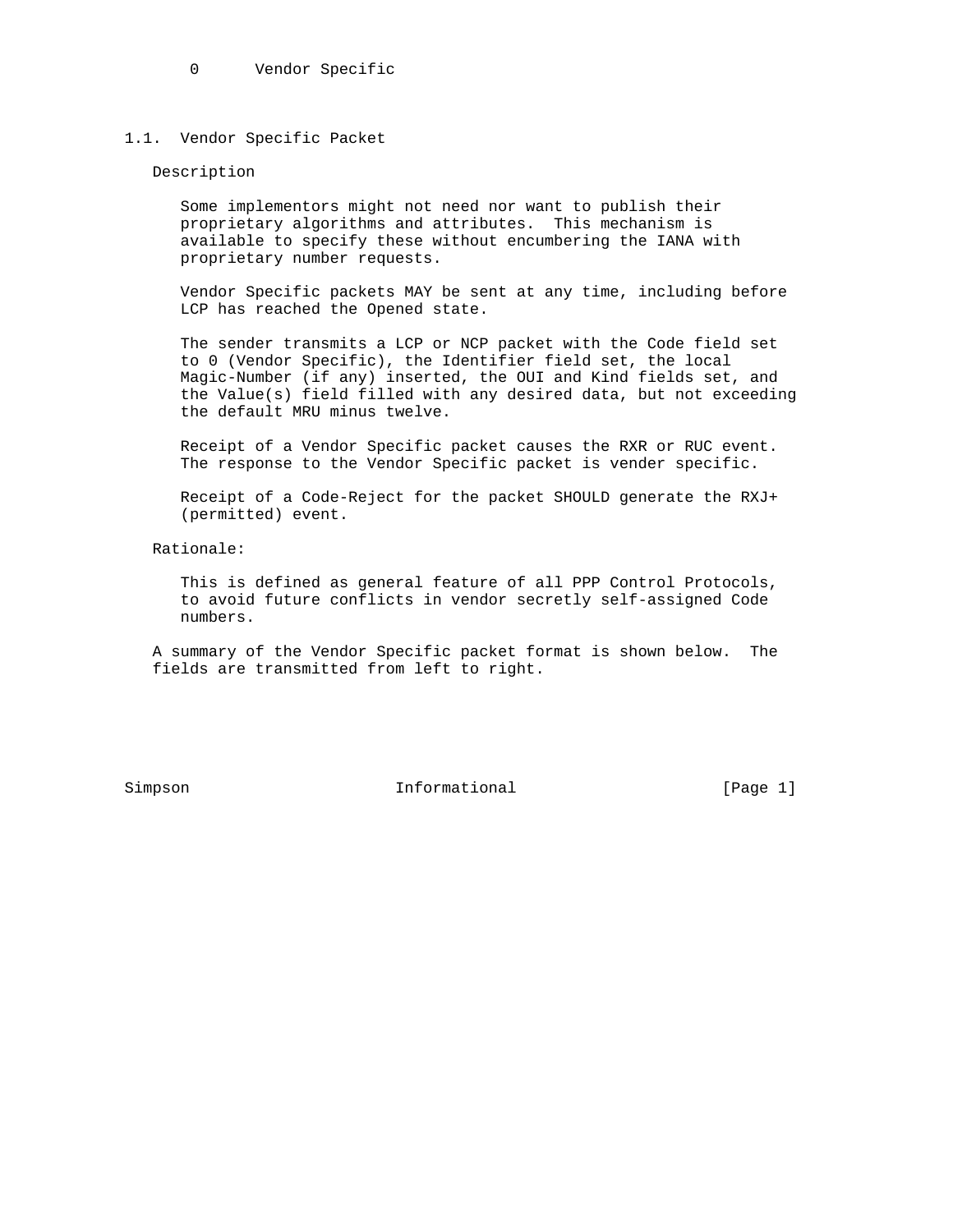+-+-+-+-+-+-+-+-+-+-+-+-+-+-+-+-+-+-+-+-+-+-+-+-+-+-+-+-+-+-+-+-+ | Code | Identifier | Length | +-+-+-+-+-+-+-+-+-+-+-+-+-+-+-+-+-+-+-+-+-+-+-+-+-+-+-+-+-+-+-+-+ | Magic-Number | +-+-+-+-+-+-+-+-+-+-+-+-+-+-+-+-+-+-+-+-+-+-+-+-+-+-+-+-+-+-+-+-+ OUI | Kind | +-+-+-+-+-+-+-+-+-+-+-+-+-+-+-+-+-+-+-+-+-+-+-+-+-+-+-+-+-+-+-+-+ | Value(s) ... +-+-+-+-+-+-+-+-+

#### Code

0 for Vendor Specific

#### Identifier

 The Identifier field MUST be changed for each Vendor Specific packet sent.

#### Length

 $>= 12$ 

When the Length is twelve, no Value(s) field is present.

#### Magic-Number

 The Magic-Number field is four octets and aids in detecting links that are in the looped-back condition. Until the Magic-Number Configuration Option has been successfully negotiated, the Magic- Number MUST be transmitted as zero. See the Magic-Number Configuration Option for further explanation.

## OUI

 three octets. The vendor's Organizationally Unique Identifier. The bits within the octet are in canonical order, and the most significant octet is transmitted first.

# Kind

 one octet. Indicates a sub-type for the OUI. There is no standardization for this field. Each OUI implements its own values.

 The Kind field may be extended by the vendor to include zero or more octets of the Value(s) field.

Simpson 10 Informational 10 (Page 2)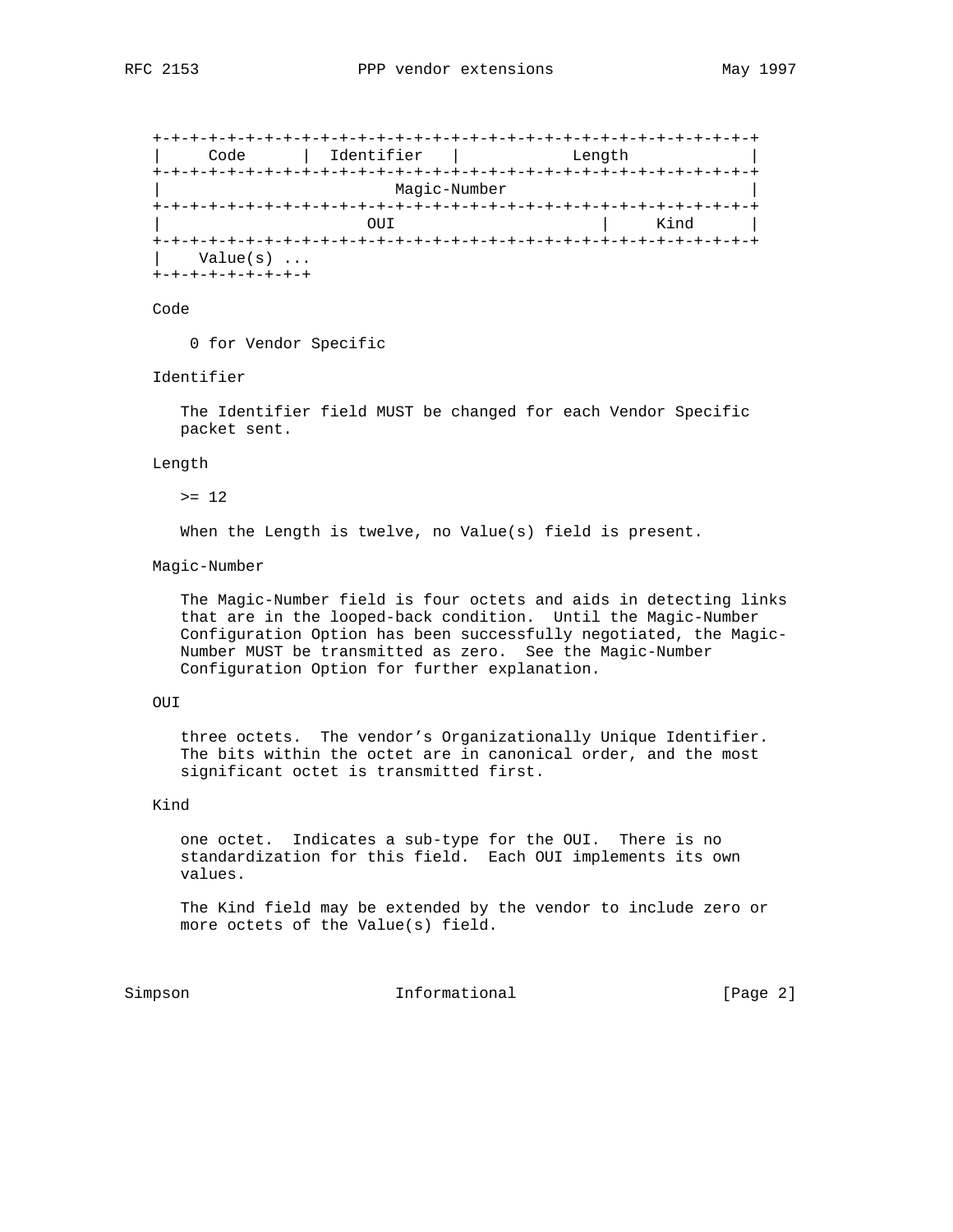Value(s)

Zero or more octets. The details are implementation specific.

2. Configuration Options

 The Configuration Option format and basic options are already defined for LCP [1].

 Up-to-date values of the LCP Option Type field are specified in the most recent "Assigned Numbers" [2]. This document concerns the following values:

0 Vendor-Specific

## 2.1. Vendor-Specific Option

Description

 Some implementors might not need nor want to publish their proprietary algorithms and attributes. This mechanism is available to specify these without encumbering the IANA with proprietary number requests.

 Before accepting this option, the implementation must verify that the Organizationally Unique Identifier and Kind specify a known mechanism, and that any vendor specific negotiation values are fully understood.

Rationale:

 This is defined as general feature of all PPP Control Protocols, to avoid future conflicts in vendor secretly self-assigned Type numbers.

 A summary of the Vendor-Specific Configuration Option format is shown below. The fields are transmitted from left to right.

 +-+-+-+-+-+-+-+-+-+-+-+-+-+-+-+-+-+-+-+-+-+-+-+-+-+-+-+-+-+-+-+-+ | Type | Length | OUI +-+-+-+-+-+-+-+-+-+-+-+-+-+-+-+-+-+-+-+-+-+-+-+-+-+-+-+-+-+-+-+-+ ... | Kind | Value(s) ... +-+-+-+-+-+-+-+-+-+-+-+-+-+-+-+-+-+-+-+-+-+-+-+-

Simpson 10 Informational [Page 3]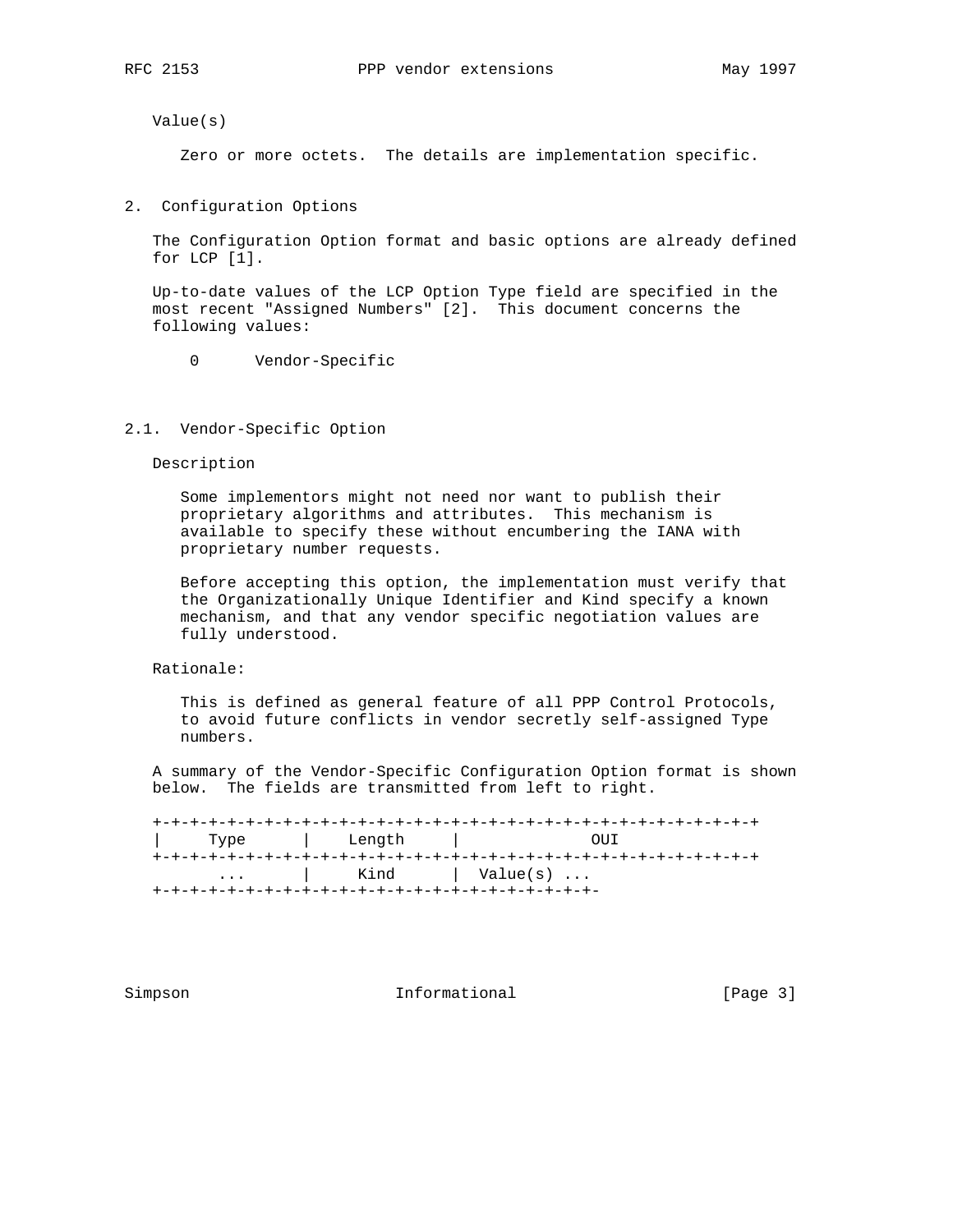Type

 $\overline{0}$ 

Length

>= 6

When the Length is six, no Value(s) field is present.

OUI

 three octets. The vendor's Organizationally Unique Identifier. The bits within the octet are in canonical order, and the most significant octet is transmitted first.

## Kind

 one octet. Indicates a sub-type for the OUI. There is no standardization for this field. Each OUI implements its own values.

 The Kind field may be extended by the vendor to include zero or more octets of the Value(s) field.

Value(s)

Zero or more octets. The details are implementation specific.

#### 3. Organizationally Unique Identifiers

 The three-octet Organizationally Unique Identifier (OUI) identifies an organization that administers the meaning of the message. This OUI is based on IEEE 802 vendor assignments.

 IEEE contact details for assignment of an OUI are given in [RFC- 1700]. Vendors that desire to use their IEEE 802 OUI for PPP Vendor Extensions should also register the OUI with IANA.

 In the alternative, a vendor that does not otherwise need an IEEE assigned OUI can request a PPP specific OUI from IANA. This OUI shall be assigned from the 'CF0000' series. This has both the "locally-assigned" and "broadcast/multicast" bits set to 1; that is, the least significant two bits of the most significant octet are both set to 1.

Appearance in memory, bits transmitted right-to-left within octets,

Simpson 10 Informational [Page 4]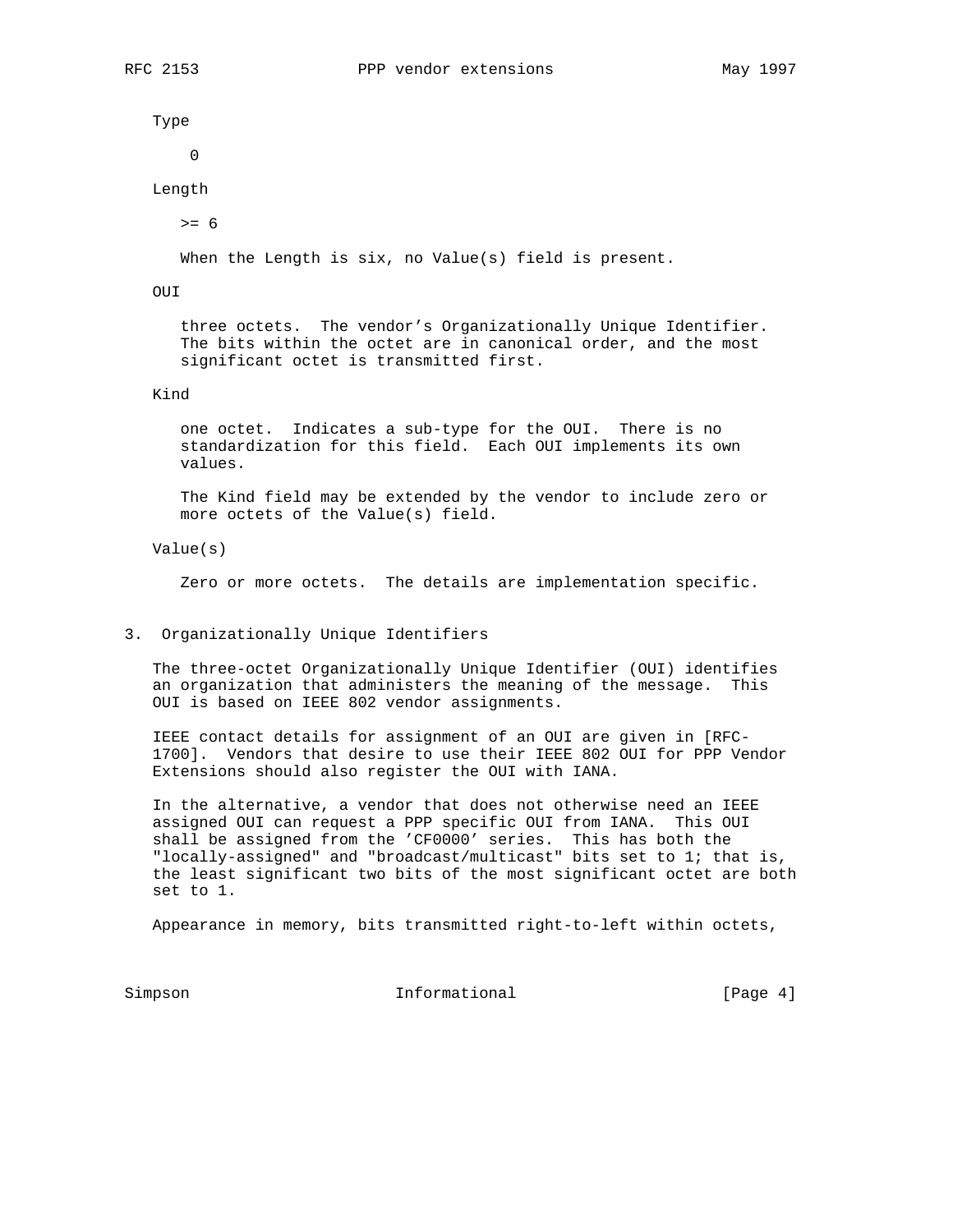octets transmitted left-to-right:

```
 +-+-+-+-+-+-+-+-+-+-+-+-+-+-+-+-+-+-+-+-+-+-+-+-+
 |1 1 0 0 1 1 1 1|x x x x x x x x|x x x x x x x x|
 +-+-+-+-+-+-+-+-+-+-+-+-+-+-+-+-+-+-+-+-+-+-+-+-+
              \| \cdot \| | Multicast
              Local
```
Rationale:

 This is defined for vendors that are not able to use IEEE assignments, such as software-only vendors.

 It is not clear how the IEEE assigns blocks. In some instances, the "locally-assigned" bit is known to have been used.

 However, multicast has no meaning in PPP. Therefore, an IEEE assigned OUI would have the multicast bit cleared to 0.

 The 'CF0000' series was arbitrarily chosen to match the PPP NLPID 'CF', as a matter of mnemonic convenience.

Security Considerations

Security issues are not discussed in this document.

# References

- [1] Simpson, W., Editor, "The Point-to-Point Protocol (PPP)", STD 51, RFC 1661, DayDreamer, July 1994.
- [2] Reynolds, J.K., Postel, J.B., "Assigned Numbers", RFC-1700, July 1992.

Simpson 10 Informational [Page 5]